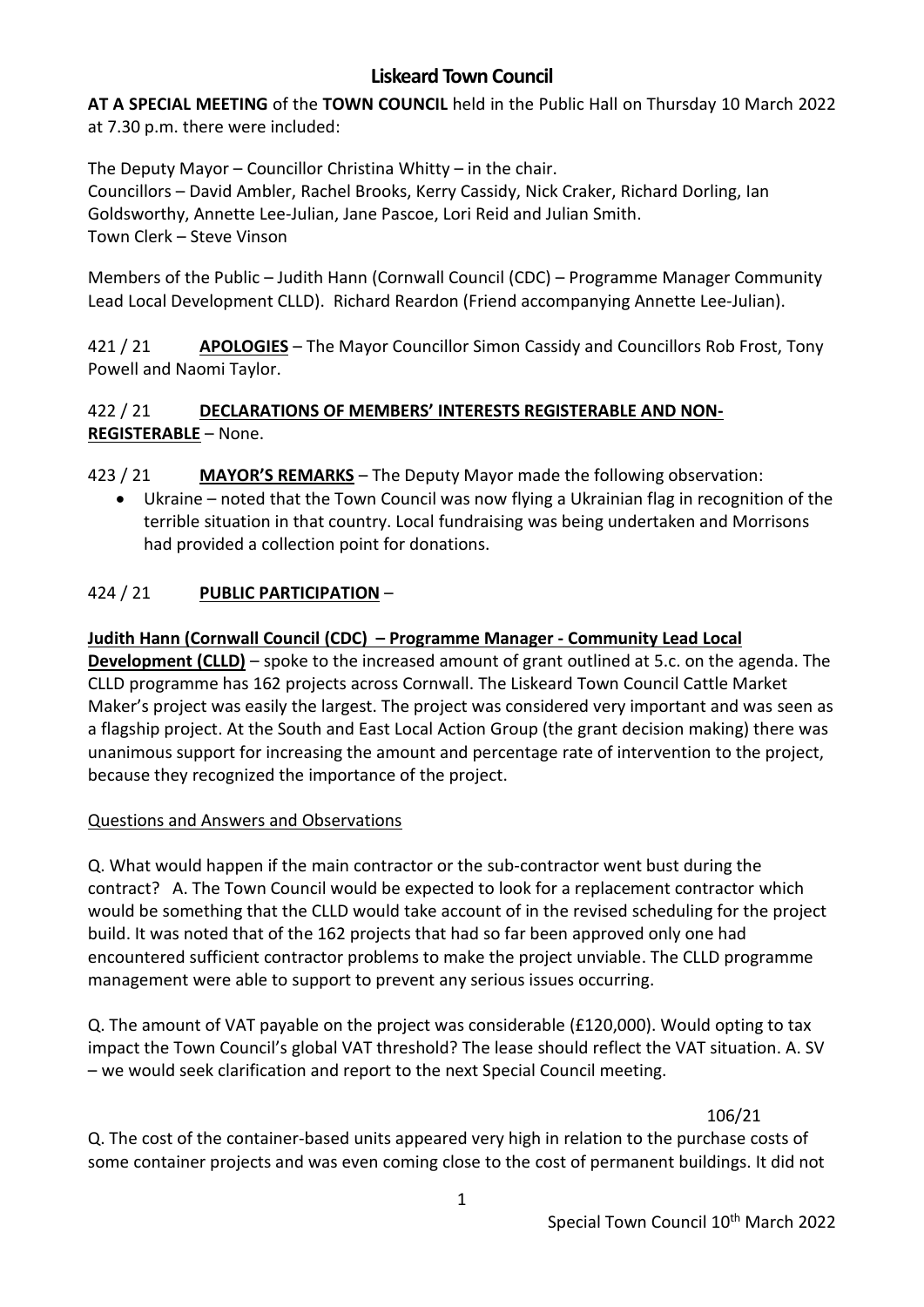appear to score well if using the value for money criterion used by the Public Audit Office. A. SV costs of the project had recently been obtained by going out to open competitive tender. The costs were less than the £1.1 million quoted for the same scheme during the August 2021 tender exercise using the Framework Contractors only. JH – as a general note public sector procurement tended to be more expensive.

Q. Upon the termination of the original lease, how much would it cost the Town Council to remove the containers and make good the site in accordance, with any requirements stipulated in the lease? How would this be funded? A. The granting of a new lease might be the more likely outcome. However, the disposal value of the container units and equipment in them was anticipated to exceed the cost having the containers removed. Figures were be brought to the Special Council meeting.

Q. The projections as to rates of occupancy of the workshops and the rates of usage of the hirable spaces should be profiled to include lower rates of take up, not least as the income is intended to cover the revenue costs of the project. A. Those figures can be included in the profile.

Q. Could the funding not be better spent on refurbishing some of the vacant shops in the town centre, such as, Fore Street as had been suggested at a Town Forum meeting. A. The eligibility criterion for the CLLD funding limited the area covered within the town itself and the type of property – that is eligible for funding – CLLD funding cannot be used for capital improvement to retail premises.

Q. What are the Town Council's UBR rate liabilities for the units and what liability do we have for the hirable spaces? A. The tenants of the unit's would liable for the UBR. However, they are likely to qualify for UBR relief. The Town Council might be liable for the hirable rooms. Those points to be clarified at the meeting.

Q. The amounts of money relative to the Council's budget are significant. Cash-flowing will be an issue. When we will know the implications?. A. When the preferred tenderer is appointed, the stage payments that they indicate will form the focus of the cashflow analysis.

Q. The global situation could push up various costs associated with the project. A. The situation is beyond our control. We can only go on current prices.

# 425 / 21 **CATTLE MARKET MAKERS PROJECT (CMM) – Community Lead Local Development (CLLD) a). Tender A b). Consultants Recommendations (5bi spreadsheet) :**

Councillor Dorling proposed, Councillor Lee-Julian seconded and the Council **RESOLVED** to approve Tender A as the 'preferred tender' based upon the recommendations of the consultants, but not at this stage appoint to contract, which will be subject to clarifications which will be achieved at the pre-contract inception meeting, in order to ensure that project costs remain within the limits of funded budgets. Feedback for the inception meeting would then be brought to a Special Council meeting on 24<sup>th</sup> March 2022 (post meeting note 29<sup>th</sup> March 2022) to be considered by the Town Council for final approval.

c. Notification of the variation to the existing Community lead Local Development (CLLD) ERDF grant offer letter – Noted.

d. Financial Summary – Noted would need to be completed with data as available.

107/21

e. The Advice of the Specialist VAT Advisors and their recommendation that the Town Council opt to tax the Cattle Market Makers Facility – Noted